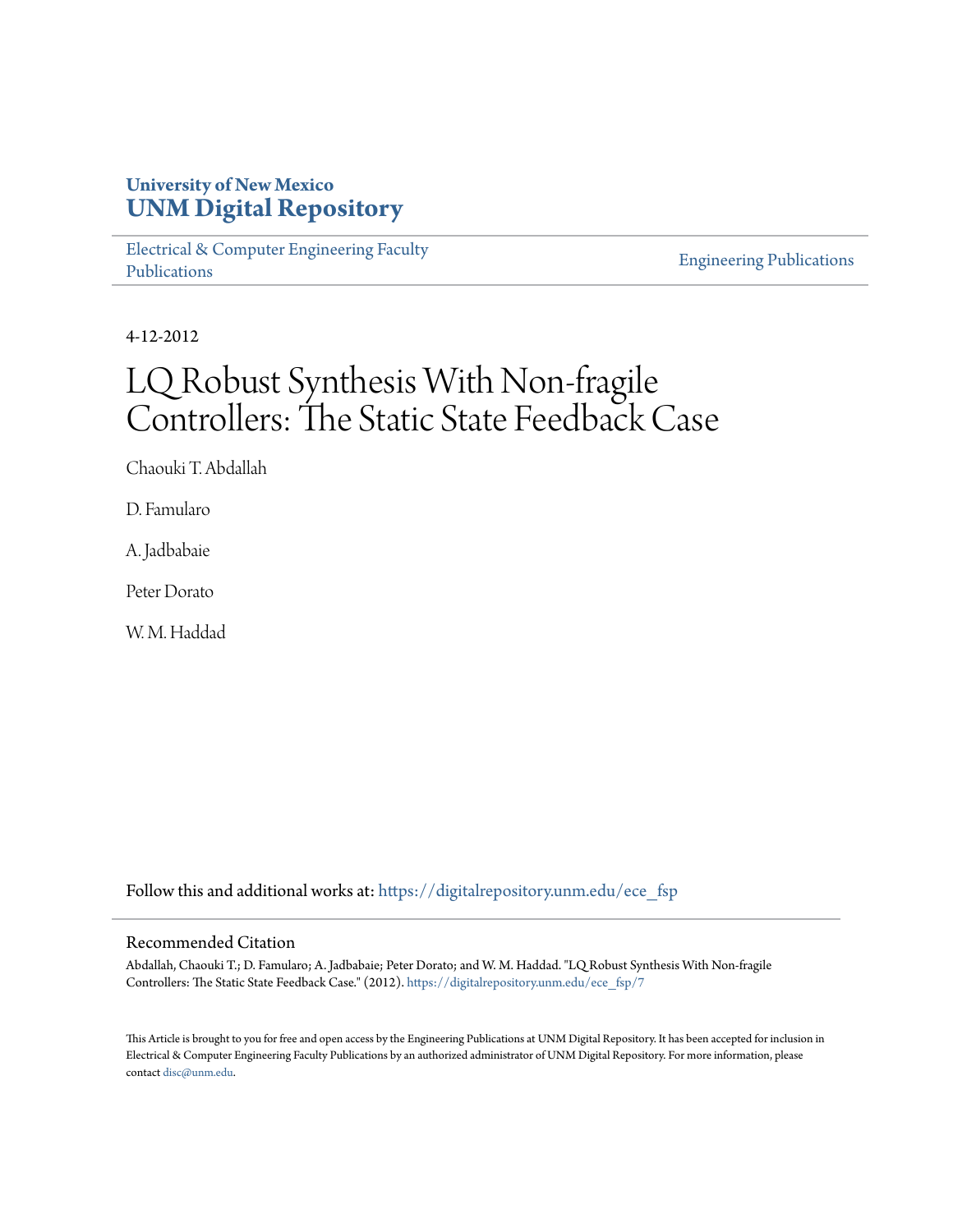# LQ Robust Synthesis With Non-fragile Controllers The Static

DEIS Dept. Rende (CS), 87036, ITALY domenico-famularounical-it

T-dorato and P-D-dorato W-D-dorato W-D-dorato W-D-dorato W-D-dorato W-D-dorato W-D-dorato W-D-dorato W-D-dorato EECE Dept. Universita della Calabria The University of New Mexico Georgia Institute of Thechnology Albuquerque, NM 87131, USA {chaouki,alij,peter}@eece.unm.edu

 School of Aerospace Engineering USA ATLANTA GA ATLANTA GA ATLANTA GA ATLANTA GA ATLANTA GA ATLANTA GA ATLANTA GA ATLANTA GA ATLANTA GA ATLANTA wassim-haddadaerospace-gatech-edu

September - September - September - September - September - September - September - September - September - S

#### Abstract

This paper describes the synthesis of Nonfragile or Resilient regulators for linear systems- The general framework for fragility is described using state-space methodologies, and the  $LQ/H<sub>2</sub>$  static statefeedback case is examined in detail- We discuss the multiplicative structured uncertainties case and propose remedies of the fragment problems- which as examples is the shown problem is taken as example to show how and "uncertain" or resilient static state feedback controller can affect the performance of the system.

#### $\mathbf{1}$ Introduction

The purpose of this paper is to address and understand the e-ects of uncertainties in the implementation of robust regulators which optimize a performance index in linear systems In the literature there are di-erent algorithms that give an answer to the classical problem shown in Figure

Given a linear plant P with some additive uncertainties P -nd a feedback control ler K which internal ly stabilizes the family P P and satis-es some performance requirements



Figure 1: Robust Control Scheme

In this paper we will consider structured uncertainties in the plant to represent the e-ect of generally slowly time-varying parameters whose exact values are unknown but which are known to belong to a given set [1]. Most control algorithms proposed in the literature do not consider the problems introduced by implementing uncertain controllers. We first remark that it is reasonable to consider only structured uncertainties in the controller since by design, one can choose its exact structure even though the designer may not be able to exactly implement that nominal configuration. The controllers obtained using most robust design approaches are thus *optimal* if implemented exactly. There are however many reasons to believe that one can never exactly implement a compensator which theoretically meets all objectives (see [2] for an example of a compensator that cannot be implemented Moreover it is easy to argue that even when exact imple mentation is possible, some tuning by the control engineer is required on the actual controller in order to active a safety manufact with respect to sampling procedures rounded-the consider the manufactures roundomore realistic block diagram in Figure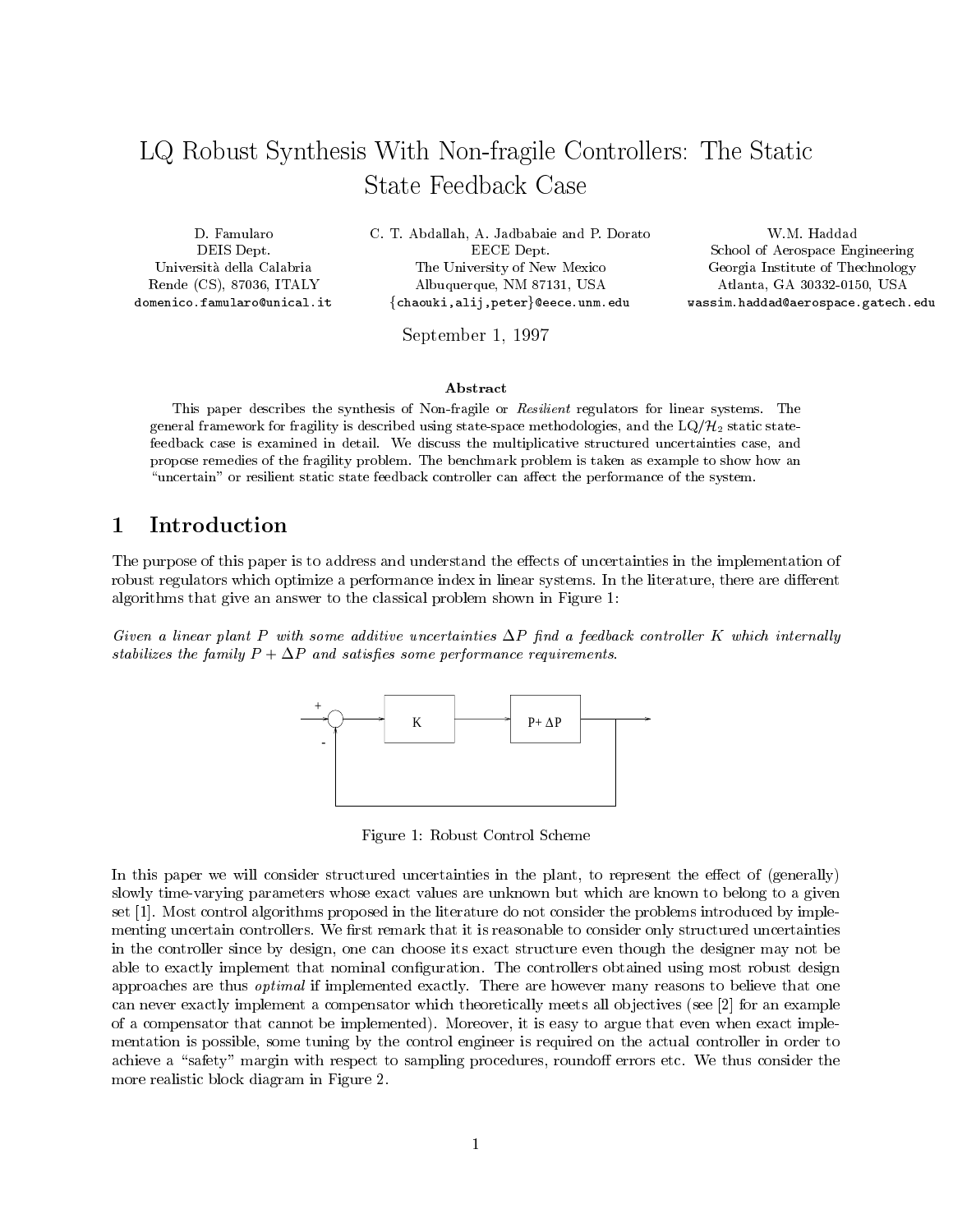

Figure Robust Fragility Control Scheme

In a recent paper, Keel and Bhattacharyya [3] have shown that, in the case of unstructured uncertainties in the plant and using H H or l- - l- - l- - l- - controllers exhibited controllers exhibit a post-orders exhibit a poor margin if not implemented exactly! This so-called "fragility" is displayed despite of, or because of, the fact that these controllers are optimal when implemented using their nominal parameters. Paper [3] gives the following suggestions to overcome the fragility problem:

- 1. Developing synthesis algorithms which take into account some structured uncertainties in the controllers and searching for the "best" solution that guarantees a compromise between optimality and fragility,
- 2. Examining the structure of the controller in order to parameterize it in a useful way (lower-order or  $\mathbf{r}$ edstructure controller controller controller controller controller controller controller controller controller controller controller controller controller controller controller controller controller controller con

In a following paper, Haddad and Corrado [4] address and solve a special case the fragility problem by considering a *structured uncertain* dynamic compensator for a noise-driven linear plant. They obtain sufficient conditions by bounding the uncertainties in the controller using classical quadratic Lyapunov bounds [5]. The resulting controllers are proven to be "resilient" in the sense that even when they are not exactly implemented, stability and some measure of performance are maintained.

It is true that other authors have hinted at the problem of fragility [6] and that many critics have dismissed the issue, since robust controllers are not designed to be resilient. On the other hand, the problem is reminiscent of the Linear Quadratic Gaussian LQG optimal controllers which were only useful when implemented on the exact plant, and had no robustness margins if the plant was uncertain. This lack of robustness was corrected using Linear Quadratic Gaussian synthesis with Loop Transfer Recovery  $\mathcal{U}(\mathcal{A})$ addition, even robust controllers will eventually have to be implemented on an actual system using digital hardware and should be resilient both to implementation errors and to tuning [6].

The aim of this paper is to extend the ideas in the two papers  $[3, 4]$  and to analyze the robust fragility problem by considering the combined e-ect of structured uncertainties in the plant and in the compensator The basic idea is that, instead of computing the controller as a single point in the parameters space, we look for a controller set using an *a priori* information. This is reminiscent of the designs of Ackermann [6] and of those in  $[8]$ .

This paper is organized as follows. In section 2, we present the synthesis of static state-feedback controllers for linear systems while allowing structured uncertainties in the feedback gain matrix. We then further restrict our study to the multiplicative structured uncertainties schemes in the plant. In section 3, a numerical example using Linear Matrix Inequalities as a computational tool is given. Our conclusions and directions for future research are finally given in section 4.

#### $\overline{2}$ Outline of the problem

Let us consider the following time-varying linear system

$$
\begin{cases}\n\dot{x}(t) = A(t)x(t) + B(t)u(t) \\
y(t) = C(t)x(t)\n\end{cases} (1)
$$

where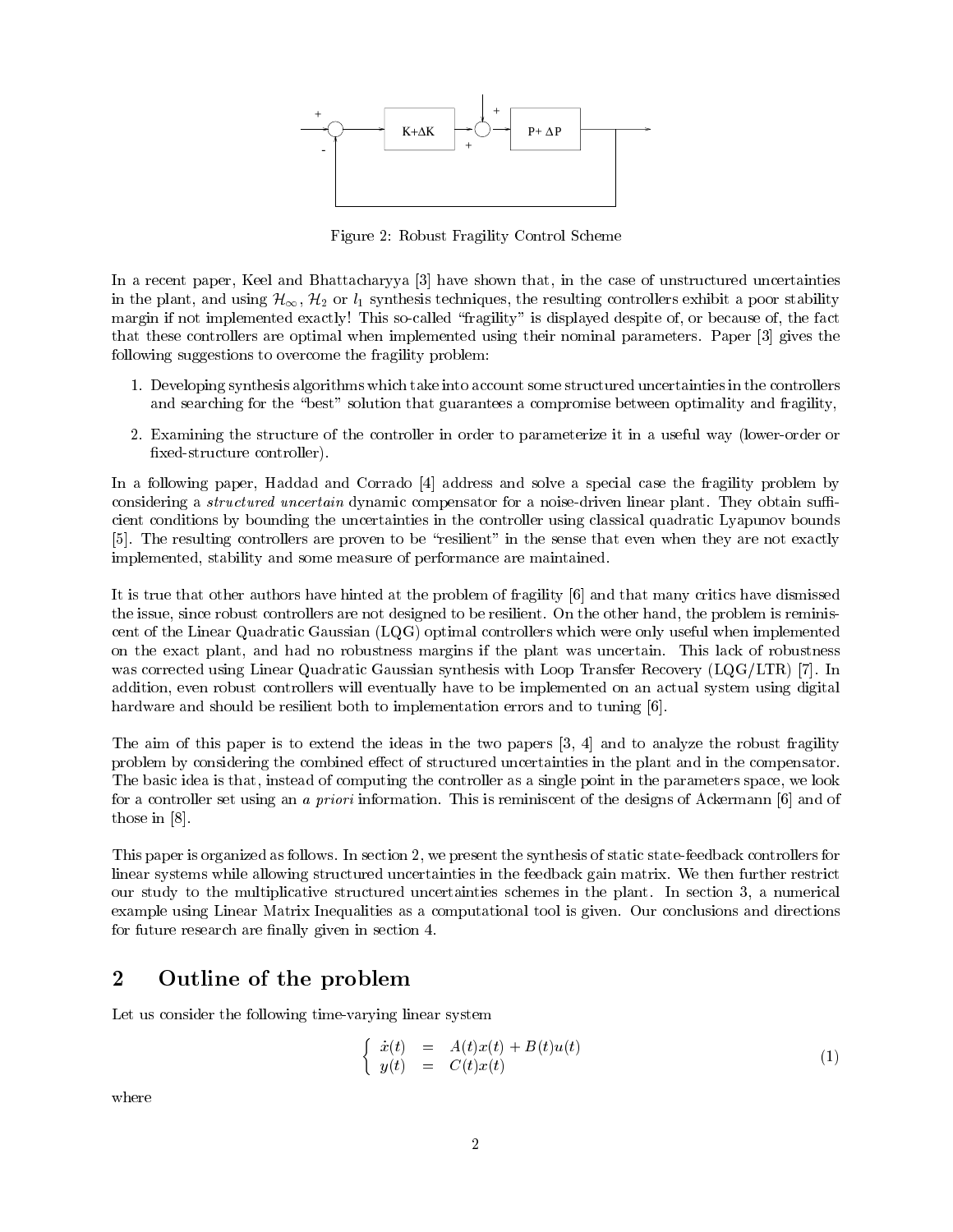- $x(t) \in \mathbb{R}^n$ , is the state vector,
- $\bullet$   $u(t) \in \mathbb{R}^n$  is the control input,
- $\bullet$   $y(t) \in \mathbb{R}^p$  is the output measurements vector,
- A t contains polytopic andor ane uncertainties see

$$
A(t) = A_0 + \sum_{i=1}^{q} \alpha_i(t) A_i,
$$

where the scalar coecients -i<sup>t</sup> represent unknown but slowlyvarying coecients whose values belong to an uncertainty interval

$$
\underline{\alpha}_i \le \alpha_i(t) \le \overline{\alpha}_i, \ 1 \le i \le q,\tag{2}
$$

 $\mathbf{F} = \mathbf{F} \cdot \mathbf{F} \cdot \mathbf{F} \cdot \mathbf{F} \cdot \mathbf{F} \cdot \mathbf{F} \cdot \mathbf{F} \cdot \mathbf{F} \cdot \mathbf{F} \cdot \mathbf{F} \cdot \mathbf{F} \cdot \mathbf{F} \cdot \mathbf{F} \cdot \mathbf{F} \cdot \mathbf{F} \cdot \mathbf{F} \cdot \mathbf{F} \cdot \mathbf{F} \cdot \mathbf{F} \cdot \mathbf{F} \cdot \mathbf{F} \cdot \mathbf{F} \cdot \mathbf{F} \cdot \mathbf{F} \cdot \mathbf{F} \cdot \mathbf{F} \cdot \mathbf{F$ 

The system can then be written in the form

$$
\begin{cases}\n\dot{x} = (A_0 + \sum_{i=1}^q \alpha_i A_i) x + Bu = (A_0 + \delta A) x + Bu \\
y(t) = C x(t)\n\end{cases} (3)
$$

Note that this model is similar to a stochastic di-erential equation with multiplicative noise  Now given the initial state  $\mathbf{v}$  is to not a statefeedback compensation in the state  $\mathbf{v}$ Linear Quadratic LQ performance index

$$
J = \int_0^\infty \left[ x^T(t)Qx(t) + u^T(t)Ru(t) \right] dt.
$$
 (4)

where  $Q = C<sup>T</sup>C$  and R is a symmetric positive definite matrix.

#### -Non-fragile synthesis scheme

Although one finds the controller  $u = Kx$ , the actual controller implemented is

$$
u = (K + \delta K)x = \tilde{K}x \tag{5}
$$

where K is the nominal gain, and the term  $\delta K$  represents drifting from the nominal solution. In this case, index  $\mathbf{r}$  index  $\mathbf{r}$  in  $\mathbf{r}$  in  $\mathbf{r}$  in  $\mathbf{r}$  in  $\mathbf{r}$  in  $\mathbf{r}$  in  $\mathbf{r}$  in  $\mathbf{r}$  in  $\mathbf{r}$  in  $\mathbf{r}$  in  $\mathbf{r}$  in  $\mathbf{r}$  in  $\mathbf{r}$  in  $\mathbf{r}$  in  $\mathbf{r}$  in  $\mathbf{r}$  in  $\mathbf{r}$ below

$$
J = J(K, \delta K, \alpha_i)
$$

A possible solution to the fragility problem may be as follows

 $\Gamma$ . Detting  $\sigma\Lambda = 0$ , we perform a nominal synthesis and nift a bound J on the performance index  $(\pm)$ ,

$$
J(K, 0, \alpha_i) \le \bar{J}(K).
$$

We then solve a standard guaranteed-cost problem [5] for the controller gain,  $K$  which minimizes  $J(K)$ ,

2. We then  $\hbox{fix}$  the uncertainty range  $\delta K$  and find a new bound J to (4),  $\mathbf{B}$  and  $\mathbf{B}$  are the set of  $\mathbf{B}$ 

$$
J(K, \delta K, \alpha_i) \le \bar{J}(K)
$$

obviously, we expect that  $J(K) \leq J(K)$  que to the quadratic expression of the index. Now, solving the new guaranteed-cost problem we look for  $K$  which minimizes  $J(K)$  and we check if

$$
\left| \bar{J}\left(\bar{\bar{K}}\right) - \bar{J}\left(\bar{K}\right) \right| < M \tag{6}
$$

where  $\mathcal{M}$  is a level that can be xed approximately if  $\mathcal{M}$  is not true we true we true we true we true we true we true we true we true we true we true we true we true we true we true we true we true we true we tr level  $\delta K$  until is satisfied.

with the scheme in mind we need to much study the multiplicative uncertainty case of equations  $\mu$  , and  $\mu$  and  $\mu$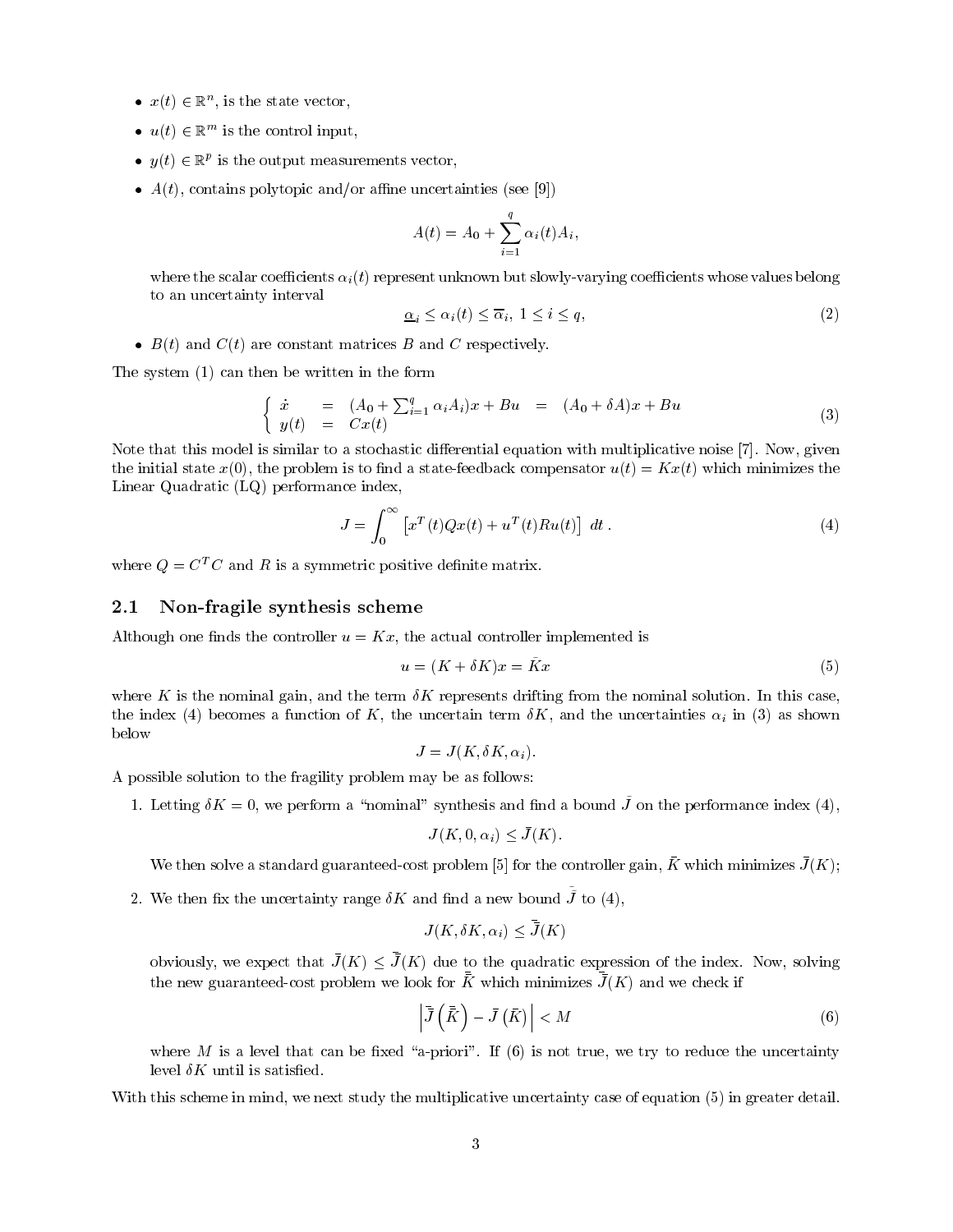## Multiplicative structured uncertainties

Let the nominal statefer matrix matrix is a m  $\alpha$  m  $\alpha$  m  $\alpha$  m  $\alpha$  m  $\alpha$  m  $\alpha$  and  $\alpha$  allow percentage drifts from the nominal entries of the matrices  $K$  and represent each entry of the perturbed matrix as a multiplicative scalar uncertainty, we have

$$
(K + \delta K) = \begin{bmatrix} k_{11}(1 + \delta_{11}) & \dots & k_{1n}(1 + \delta_{1n}) \\ \vdots & \vdots & \vdots \\ k_{m1}(1 + \delta_{m1}) & \dots & k_{mn}(1 + \delta_{mn}) \end{bmatrix}
$$
  
= 
$$
\begin{bmatrix} k_{11} & \dots & k_{1n} \\ \vdots & \vdots & \vdots \\ k_{m1} & \dots & k_{mn} \end{bmatrix} + \begin{bmatrix} k_{11}\delta_{11} & \dots & k_{1n}\delta_{1n} \\ \vdots & \vdots & \vdots \\ k_{m1}\delta_{m1} & \dots & k_{mn}\delta_{mn} \end{bmatrix}, -1 < \underline{\delta}_{ij} \leq \delta_{ij} \leq \overline{\delta}_{ij} < 1. \tag{7}
$$

 $\mathbf{f}$  then leads to the uncertainty controller the uncertainty controller to the uncertainty controller to the uncertainty of  $\mathbf{f}$ 

$$
u(t) = \left( K + \sum_{i=1}^{m} \sum_{j=1}^{n} \delta_{ij} \Psi_i^{(m)} K \Psi_j^{(n)} \right) x(t) = K_{\Delta} x(t) . \tag{8}
$$

where  $\Psi_i^{(m)}, \Psi_j^{(m)}$  are  $m \times m$  and  $n \times n$  rank-one matrices with a "1" entry located at the *i*-th and *j*-th position of the main diagonal respectively Considering the closedloop system we have

$$
\dot{x}(t) = \left(A_0 + \sum_{i=1}^q \alpha_i A_i + B\left(K + \sum_{i=1}^m \sum_{j=1}^n \delta_{ij} \Psi_i^{(m)} K \Psi_j^{(n)}\right)\right) x(t) .
$$
\n(9)

The closed-loop system matrix has the following form:

$$
A(t) = A_0 + \sum_{i=1}^{q} \alpha_i A_i + BK + \sum_{i=1}^{m} \sum_{j=1}^{n} \delta_{ij} B_i K \Psi_j^{(n)}
$$
(10)

where  $B_i = B \Psi_i^{(m)}$ . If we substitute into equation (4) the expression of the controller (8), we have that

$$
J = \int_0^\infty \left( x^T Q x + x^T K_\Delta^T R K_\Delta x \right) dt \,. \tag{11}
$$

Let us consider the term

$$
x^T K_{\Delta}^T R K_{\Delta} x \tag{12}
$$

in equation due to expression of the uncertainty term it is possible to bound this term by

$$
\alpha(K) x^T K^T R K x
$$

where

$$
\alpha(K) = \frac{\sup_{\delta_{ij}} \lambda_{\max} (K_{\Delta}^T R K_{\Delta})}{\lambda_{\min} (K^T R K)},
$$

the supremum operation is performed over the uncertainty set and  $\lambda_{\max}$  and  $\lambda_{\min}$  indicates respectively the maximum and the minimum eigenvalues of a matrix It is easy to see that the bound

$$
\alpha(K) x^T K^T R K x > x^T K_{\Delta}^T R K_{\Delta} x
$$

when K is known in advance Theorem in advance Theorem in advance Theorem in advance Theorem in advance Theorem in

$$
\mathcal{J} = \int_0^\infty \left( x^T Q x + \alpha(K) x^T K^T R K x \right) dt \tag{13}
$$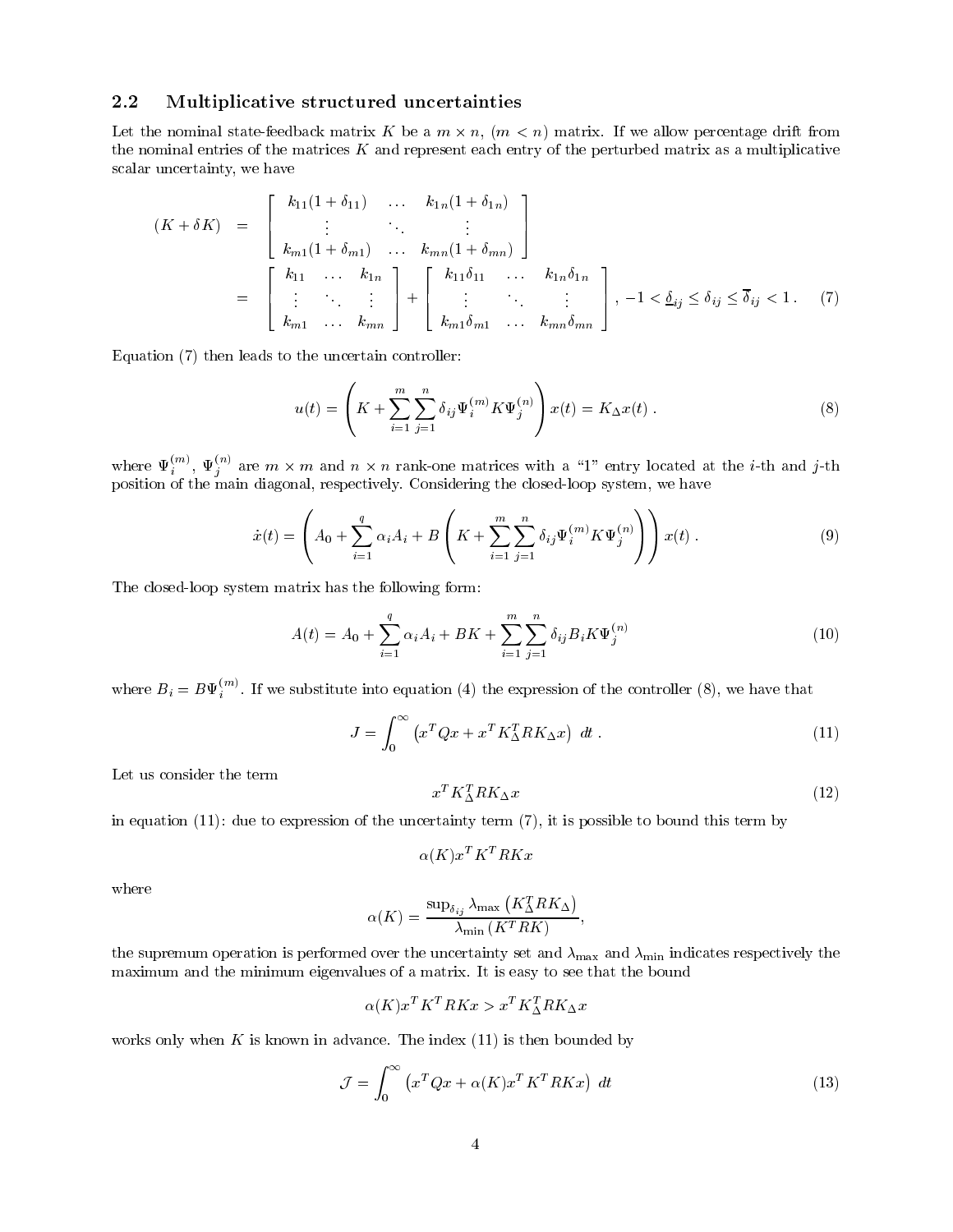which gives rise to the following non-linear dynamic optimization problem:

Find K such that

$$
\begin{cases}\n\dot{x}(t) = \left(A + \sum_{i=1}^{q} \alpha_i A_i\right) x(t) + B u(t) + \sum_{i=1}^{m} \sum_{j=1}^{n} \delta_{ij} B_i \hat{u}_j(t) \\
y_j(t) = \Psi_j^{(n)} x(t) \\
u(t) = K x(t) \\
\hat{u}_j(t) = K y_j(t)\n\end{cases}
$$
\n(14)

is stable and minimizes the index  $(13)$ .

This problem is in general difficult to solve but, in particular cases, it reduces to a convex optimization problem [10]. In the following we analyze some of these special cases.

### $\blacksquare$  ...  $\blacksquare$   $\blacksquare$   $\blacksquare$

 $\mathcal{L}$  and single input case  $\mathcal{L}$  ,  $\mathcal{L}$  ,  $\mathcal{L}$  ,  $\mathcal{L}$  ,  $\mathcal{L}$  ,  $\mathcal{L}$  ,  $\mathcal{L}$  ,  $\mathcal{L}$  ,  $\mathcal{L}$  ,  $\mathcal{L}$  ,  $\mathcal{L}$  ,  $\mathcal{L}$  ,  $\mathcal{L}$  ,  $\mathcal{L}$  ,  $\mathcal{L}$  ,  $\mathcal{L}$  ,  $\mathcal{L}$  ,  $\math$ 

$$
(K + \delta K) = [k_1(1 + \delta_1) \dots k_n(1 + \delta_n)] \tag{15}
$$

where  $\sigma_i$  are scalar coefficients  $\{|\sigma_i| \leq \sigma_i \ll 1\}$ . We can their write the controller as,

$$
u = K(I_n + \sum_{j=1}^n \delta_j \Psi_j^{(n)}) x = K\Lambda(\delta)x,
$$
\n(16)

where the term  $\mathbf{u}$  indicates the diagonal matrix whose entries are  $\mathbf{u}$  can be easily can be easily can be easily can be easily can be easily can be easily can be easily can be easily can be easily can be easily bounded by noting that

$$
\Lambda(\delta)R\Lambda(\delta) \le (1+\theta)^2 R
$$

where  $\alpha$  is the independent of  $\alpha$  is the independent of the statistic order  $\alpha$ 

$$
J \leq \mathcal{J} = \int_0^\infty \left( x^T Q x + (1+\theta)^2 x^T K^T R K x \right) dt.
$$
 (17)

Let us then examine the closed-loop system:

$$
\dot{x}(t) = \left(A + \sum_{i=1}^{q} \alpha_i A_i + BK\Lambda(\delta)\right) x(t).
$$
\n(18)

The system matrix A t can be rewritten as

$$
A(t) = A + BK + \sum_{i=1}^{q} \alpha_i A_i + \sum_{j=1}^{n} \delta_j BK \Psi_j^{(n)},
$$

and in this case the problem is equivalent to the following static output feedback problem [11]:

Find K such that  
\n
$$
\begin{cases}\n\dot{x}(t) = (A + \sum_{i=1}^{q} \alpha_i A_i) x(t) + B\hat{u}(t) \\
y(t) = \Lambda(\delta) x(t) \\
\hat{u}(t) = Ky(t)\n\end{cases}
$$
\n(19)  
\nis stable and the bound J (17) is minimized.

However, using the following proposition we show that this particular static output feedback problem can be reduced to a full-state static feedback problem: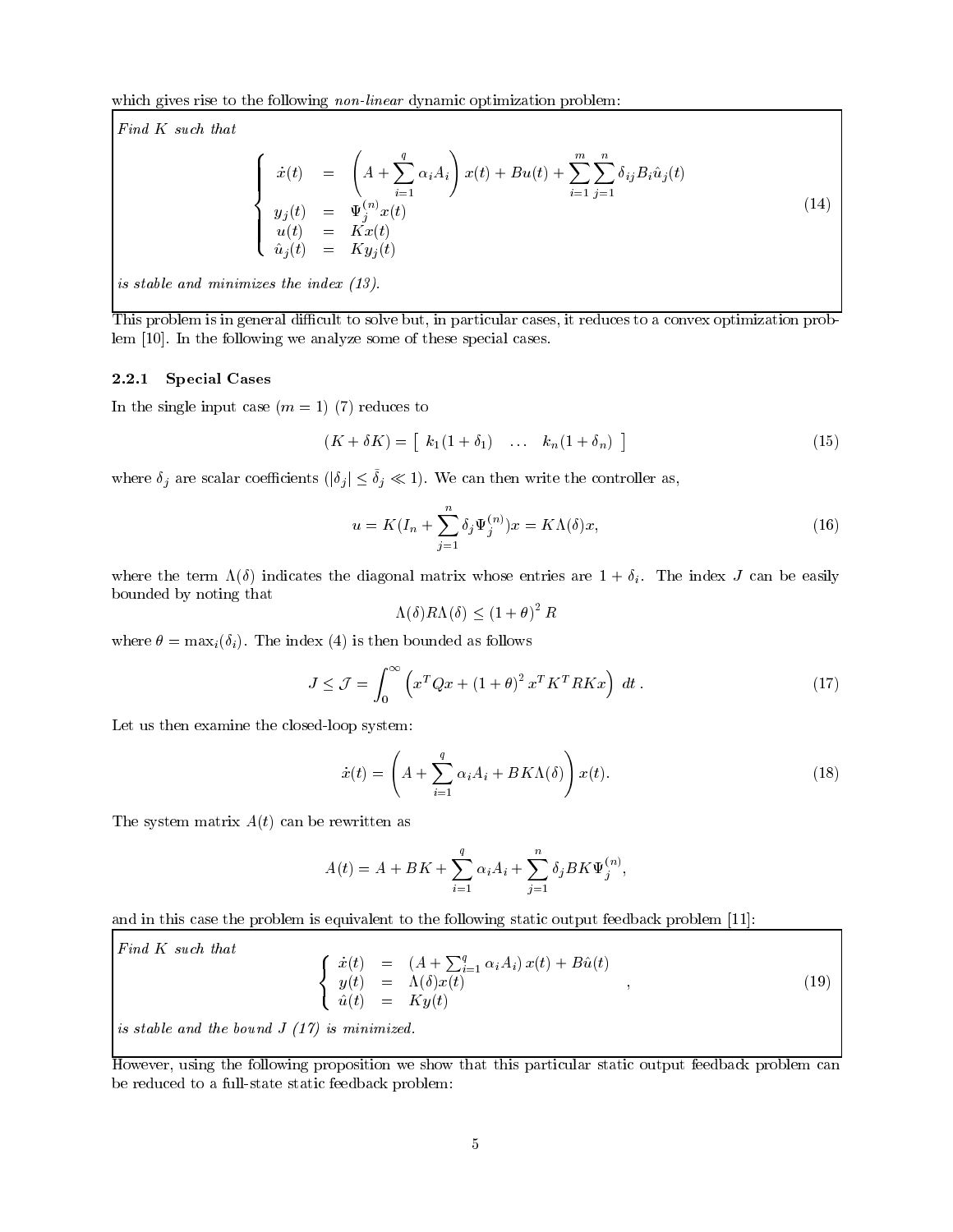$\blacksquare$  reposition  $\blacksquare$  if the coefficience of are sidang third carging, the agreamic optimization problem  $\lceil$  177, babyoct to the dynamic constraints  $(19)$ , is equivalent to a guaranteed-cost full static state-feedback problem.

 $\mathbf{u}$  in the equation  $\mathbf{u}$ of coordinates

$$
y(t) = \Lambda(\delta)x(t) \tag{20}
$$

the closedion of the y variable becomes the second contract the second contract of the second contract of the  $\alpha$ 

$$
\dot{y}(t) = \left(\sum_{j=1}^{n} \frac{1}{1+\delta_j} \hat{A}_j + \sum_{i=1}^{n} \sum_{j=1}^{n} \frac{\delta_j}{1+\delta_i} \tilde{A}_{ij} + \sum_{i=1}^{n} \sum_{j=1}^{n} \sum_{k=1}^{n} \frac{\delta_j}{1+\delta_i} \alpha_k \overline{A}_{ijk}\right) y(t) + \left(B + \sum_{j=1}^{n} \delta_j B_j\right) \hat{u}(t), \quad (21)
$$

$$
\hat{u}(t) = Ky(t),
$$

where  $A_j = A \Psi_j^{\scriptscriptstyle{(iv)}}, A_{ij} = \Psi_i^{\scriptscriptstyle{(iv)}} A \Psi_j^{\scriptscriptstyle{(v)}}, A_{ijk} = \Psi_i^{\scriptscriptstyle{(iv)}} A_k \Psi_j^{\scriptscriptstyle{(v)}}$  and  $B_j = \Psi_j^{\scriptscriptstyle{(v)}} B$ . We can write the system (21)

$$
\dot{y}(t) = \left(A_0 + \sum_{j=1}^k \lambda_j A_k\right) y(t) + \left(B + \sum_{j=1}^n \delta_j B_j\right) \hat{u}(t),\tag{22}
$$

where  $\kappa = n + n^- + n^-q$ ,  $\mathcal{A}_0 = 0$  and  $\mathcal{A}_k$  is equal to one of the terms in equation  $(21)$ . The modex  $(17)$  has the following form

$$
\mathcal{J} = \int_0^\infty y^T \Lambda^{-1}(\delta) \left( Q + (1+\theta)^2 K^T R K \right) \Lambda^{-1}(\delta) y \, dt \,. \tag{23}
$$

Equation can be bounded by

$$
\tilde{\mathcal{J}} = \frac{1}{\left(1+\eta\right)^2} \int_0^\infty \left( y^T Q y + \left(1+\theta\right)^2 \hat{u}^T Q \hat{u} \right) dt \,. \tag{24}
$$

where  $\mathbf{r}$  is substituting that the index  $\mathbf{r}$  is substituting the dynamic boundary  $\mathbf{r}$ 

**Solution Scheme**: In this case, the solution of the problem is bounded by the following value of the index

$$
\frac{(1+\theta)^2}{(1+\eta)^2}x(0)^T P x(0)
$$

where  $\mathcal{N}$  is the solution to the matrix Riccati equation to the matrix Riccati equation to the matrix Riccati equation of  $\mathcal{N}$ 

$$
P(\lambda_i, \delta_j) \tilde{\mathcal{A}}(\lambda_i, \delta_j, K) + \tilde{\mathcal{A}}(\lambda_i, \delta_j, K)^T P(\lambda_i, \delta_j) + Q + (1 + \theta)^2 K^T R K = 0.
$$
 (25)

where

$$
\tilde{\mathcal{A}}(\lambda_i, \delta_j, K) = \mathcal{A}_0 + \sum_{i=1}^k \lambda_i \mathcal{A}_i + BK + \sum_{j=1}^n \delta_j B_j K, 1 \le i \le k, 1 \le j \le n.
$$

The problem can then be converted to the following convex optimization problem

$$
\min \qquad \frac{(1+\theta)^2}{(1+\eta)^2} \text{tr} \mathcal{P} \tag{26}
$$

subject to 
$$
\mathcal{P}\tilde{\mathcal{A}}(\omega_j, \psi_i, K) + \tilde{\mathcal{A}}(\omega_j, \psi_i, K)^T \mathcal{P} + Q + (1 + \theta)^2 K^T R K < 0
$$

where  $\omega_j$ ,  $\psi_i$  each represent the upper and lower limits of the uncertainty ranges

$$
\omega_j \in \Omega = \left\{ \left\{ \frac{\lambda_j, \overline{\lambda_j}}{\lambda_j} \right\}, 1 \le j \le k \right\}
$$

$$
\psi_i \in \Psi = \left\{ \left\{ \underline{\delta_i}, \overline{\delta_i} \right\}, \ 1 \leq i \leq n \right\}.
$$

(Note that the expressions are numerical sets and not intervals.)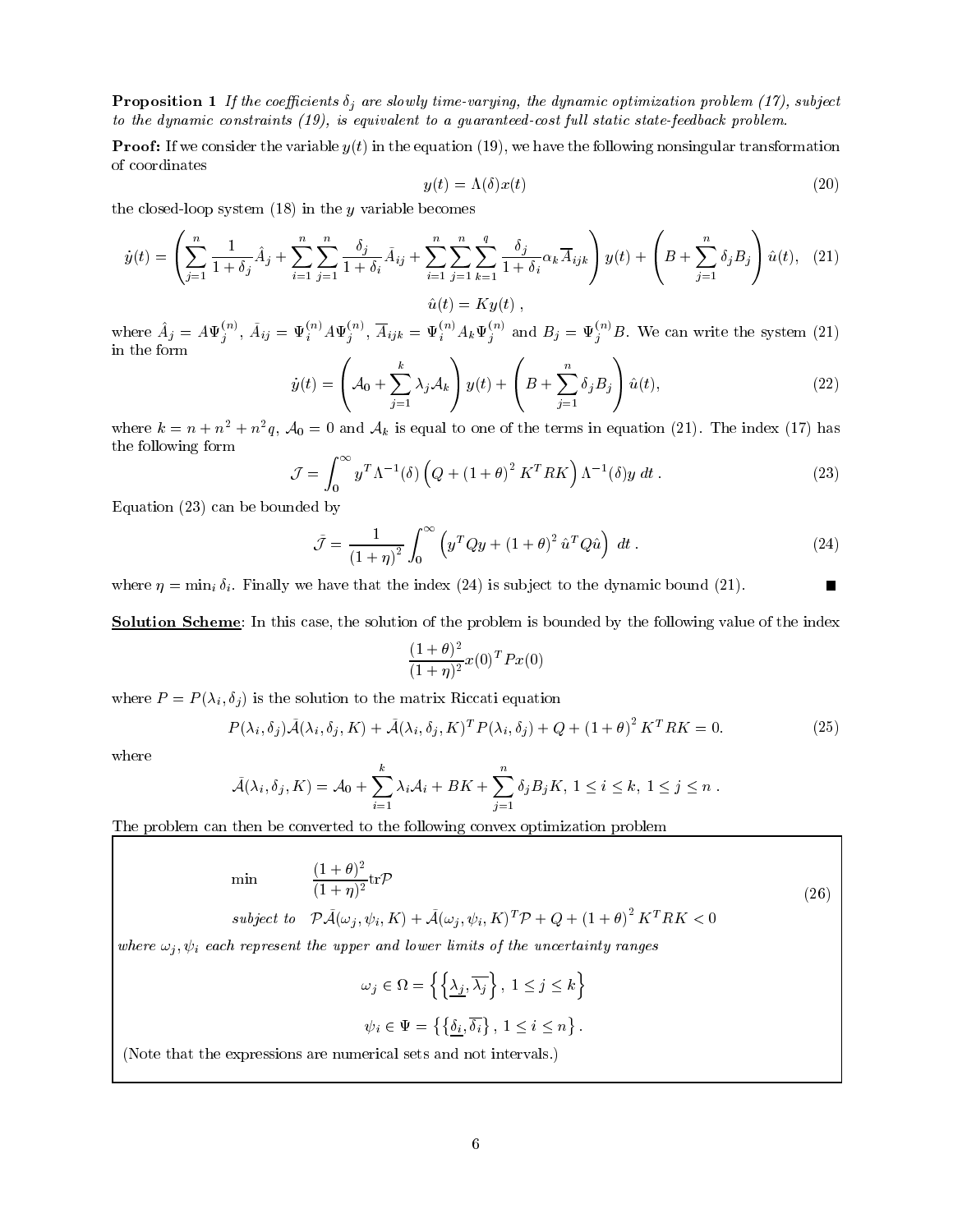Note When all entries of the statefeedback matrix of the perturbed by the same amount  $\mathcal{C}_1$  ,  $\mathcal{C}_2$  , and  $\mathbf{u}$  is the problem in the problem in the problem in the problem is reduced to the problem in the problem in the problem in the problem in the problem in the problem in the problem in the problem in the problem in the

Find K such that  

$$
\begin{cases}\n\dot{x}(t) = \left(A + \sum_{i=1}^{q} \alpha_i A_i\right) x(t) + \left(B + \delta B\right) \hat{u}(t) \\
\hat{u}(t) = Kx(t)\n\end{cases}
$$
\n(27)

and the index  $(17)$  is minimized.

It is interesting to see, using a numerical experiment, how these simple cases can be formulated as convex optimization problems and what is the quantitative e-ct of a nonfigure symmetry synthesis performance of the system

## 3 A Numerical Example  $(LQ/\mathcal{H}_2)$  design)

Let us consider the following mechanical system  $[9]$ , known as the "Benchmark Problem" where



Figure 3: Benchmark Problem

- where  $\mathbf{u} = \mathbf{u}$  is the control input  $\mathbf{u} = \mathbf{u}$  is the control input of  $\mathbf{u} = \mathbf{u}$
- x- x are the positions with respect to a reference system of the masses!
- the masses m- m are equal to in the appropriate units!
- the sti-ness k t is a slowlyvarying parameter in the interval

The linear time-varying model which describes the behavior of the system is

$$
\begin{cases}\n\begin{bmatrix}\n\dot{x}_1(t) \\
\dot{x}_2(t) \\
\dot{x}_3(t) \\
\dot{x}_4(t)\n\end{bmatrix} =\n\begin{bmatrix}\n0 & 0 & 1 & 0 \\
0 & 0 & 0 & 1 \\
-k(t) & k(t) & 0 & 0 \\
k(t) & -k(t) & 0 & 0 \\
k(t) & -k(t) & 0 & 0\n\end{bmatrix}\n\begin{bmatrix}\nx_1(t) \\
x_2(t) \\
x_3(t) \\
x_4(t)\n\end{bmatrix} +\n\begin{bmatrix}\n0 \\
0 \\
1 \\
0\n\end{bmatrix} u(t) \\
y(t) =\n\begin{bmatrix}\n0 & 0 & 1 & 0 \\
0 & k(t) & 0 & 0 \\
k(t) & 0 & 0 & 0 \\
x_2(t) & x_3(t) & 0 \\
x_4(t)\n\end{bmatrix} + u(t)\n\end{cases}
$$
\n(28)

It is easy to see that we can represent as an ane uncertain model where the matrix A t is given by

$$
A(t) = \begin{bmatrix} 0 & 0 & 1 & 0 \\ 0 & 0 & 0 & 1 \\ 0 & 0 & 0 & 0 \\ 0 & 0 & 0 & 0 \end{bmatrix} + k(t) \begin{bmatrix} 0 & 0 & 0 & 0 \\ 0 & 0 & 0 & 0 \\ -1 & 1 & 0 & 0 \\ 1 & -1 & 0 & 0 \end{bmatrix} = A_0 + k(t)A_1
$$

and the matrices  $B, C, D$  are constant.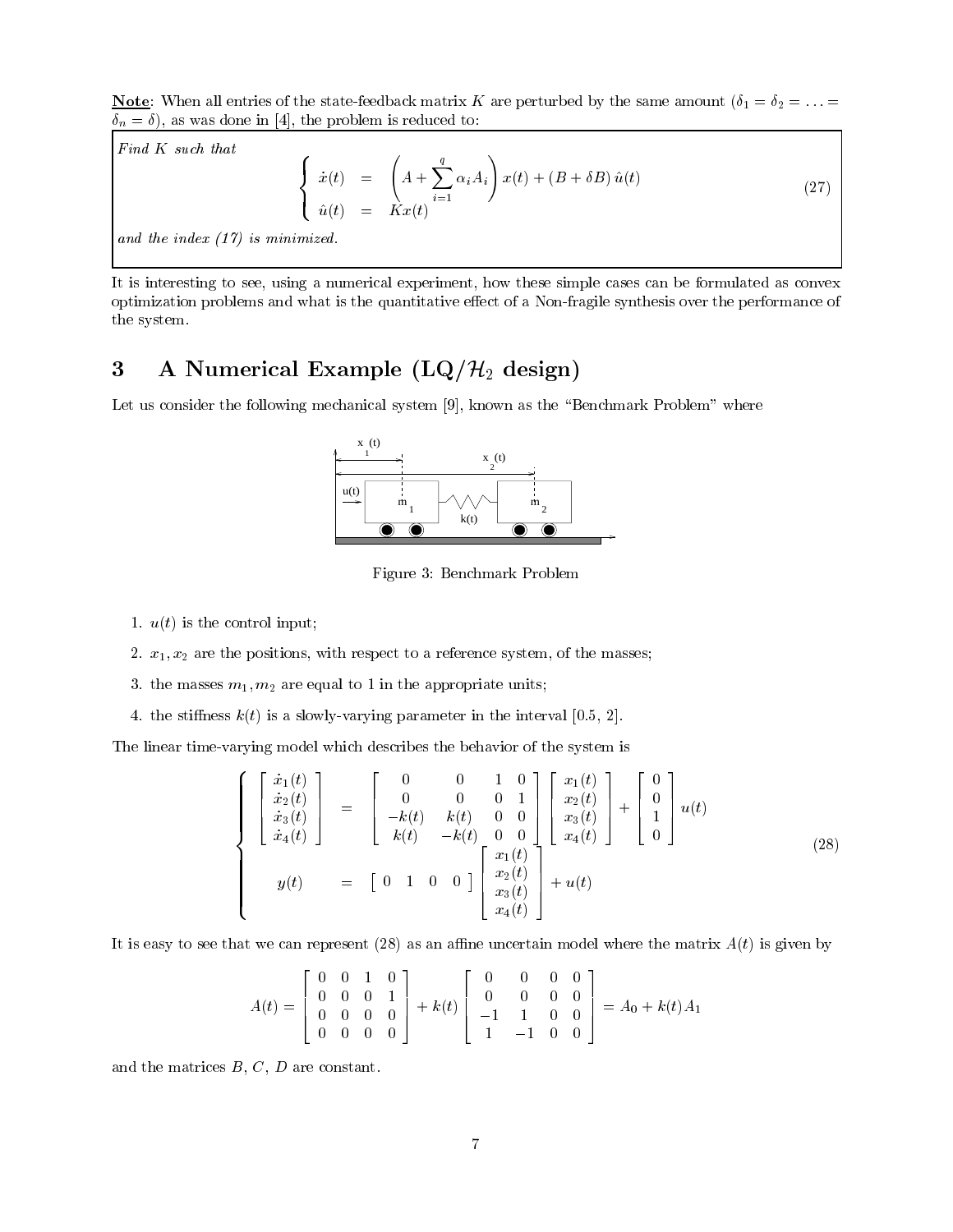## Non-fragile synthesis using a uniform perturbation scheme

Using the MATLAB<sup>TM</sup> LMI toolbox and the function msfsyn a nominal  $LQ/H_2$  static state-feedback synthesis was performed. The guaranteed  $LQ/H_2$  performance was found to be 1.54 and the controller gain vector given by

$$
K = [k_1 \ k_2 \ k_3 \ k_4] = [-2.7917 \ 1.7912 \ -2.3651 \ -0.1045]. \tag{29}
$$

An affine family of controllers according to the following rule was generated

$$
\tilde{K} = (1 + \delta)K\tag{30}
$$

where  $\delta$  is a parameter which corresponds to a drifting of the nominal value  $k_i$ : in this case each component of  $K$  was considered to have same relative uncertainty range  $[4]$ . The fragility of the controller was tested by varying  $\delta$  and, using MATLAB<sup>TM</sup> LMI Toolbox standard routines quadstab and pdlstab, the values of  $\delta$  for which the closed-loop system is no longer quadratically stable [10, 9] or, less conservatively, does not admit a parameter-dependent Lyapunov function  $[10, 12, 9]$  were checked. For this particular system the nominal controller  $\{ \pm 1, \pm 1, \ldots \}$  . When the constant the constant the constant  $\{ \pm 1, \pm 1, \ldots \}$  system

$$
\dot{x} = (A_0 + kA_1 + (1+\delta)BK) x(t),
$$

was obtained that if  $\delta$  is greater than 0.1 quadratic stability is lost, and if  $\delta$  is greater than 0.78 the system does not admit a parameter-dependent Lyapunov function.

Letting  $\delta$  now to be an uncertain parameter in the interval  $-0.1 \le \delta \le 0.1$  a new synthesis was performed having in mind the optimization scheme expressed by the equation Using Convex Optimization meth ods the problem which generates the new solution is the following

min tr
$$
\mathcal{P}
$$
 (31)  
subject to  $\mathcal{P}(A_0 + \bar{k}A_1 + (1 + \bar{\delta})BK) + (A_0 + \bar{k}A_1 + (1 + \bar{\delta})BK)^T \mathcal{P} + Q + (1 + \theta)^2 K^T RK < 0$ 

where

1. 
$$
\bar{k} \in \{0.5, 2\}, \bar{\delta} \in \{-0.1, 0.1\}
$$
 and  $\theta = 0.1$ ,

2.  $Q = C^T C$  and  $R = 1$ .

It is important to remark that, in this case, 4 matrix inequalities must be considered because the two parameters k are involved in the inequality and all the possible combinations between the maximum and the minimum values of the uncertainty intervals have to be chosen Using again the function msfsyn a new "center" value for the  $K$  vector was obtained

$$
K = [ \ -3.0930 \quad 2.0916 \quad -2.6365 \quad -0.0396 \ ]
$$

and the guaranteed  $LQ/\mathcal{H}_2$  performance in this case was equal to 1.7. The di-erence between the two guaranteed costs is equal to

$$
|1.7-1.54|=0.16\,
$$

which corresponds to a 10.36% worsening of the  $LQ/H_2$  cost as a price paid to guarantee Non-fragility.

#### -Non-fragile synthesis using a general perturbation scheme

A more realistic experiment was carried out by perturbing each entry of the K vector independently from each other. We allow for example that,

- has a second its nominal value in the distribution of the second in the second  $\frac{1}{2}$
- 2.  $k_2$  has a 20% drift around its nominal value,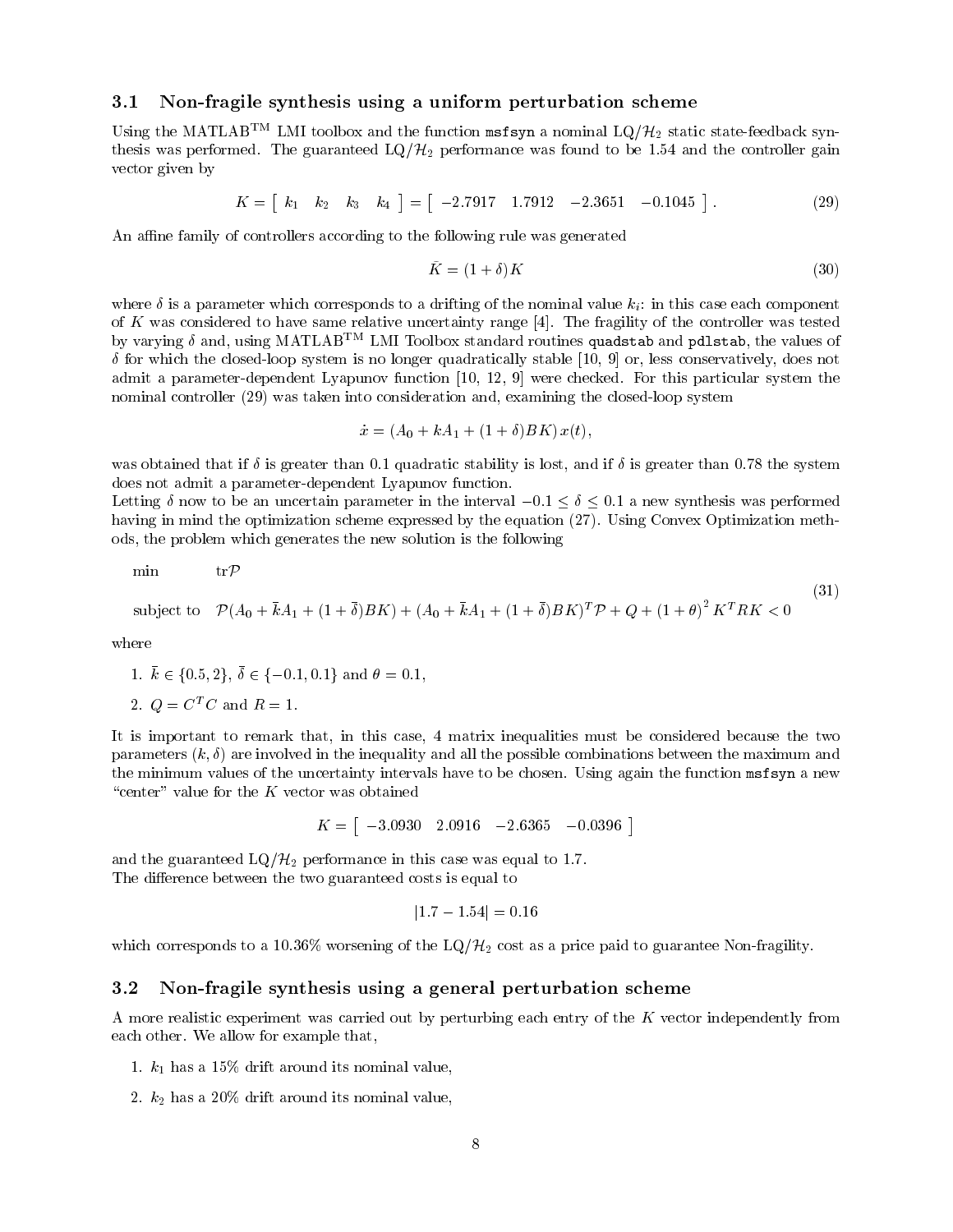- 3.  $k_3$  has a 10% drift around its nominal value.
- 4.  $k_4$  has a 30% drift around its nominal value.

In this case the Convex Optimization problem is given by and using the state space transformation (20), we have an annie uncertain linear model (27) which has so parameters (2°° inequalities:) but in this case most of them are ine-ective because most all the matrices in equation are zero The new entries of the K vector are now found to be

 $K = [$   $-238.4746$   $266.7781$   $-21.8273$   $-670.6591$  ]

and the guaranteed  $LQ/H_2$  performance was 5.0198, which is worse than the previous case when each entry of the K is equally perturbed by  $10\%$  of its nominal value.

The e-ect of this type of synthesis in the two cases is now clear A tradeo- exists between the minimization of a performance indices and the fragility of the compensator

#### $\overline{\mathbf{4}}$ Conclusions

In this paper the e-ect of the LQ robust synthesis of uncertain static state feedback controller for linear systems with structured uncertainties in the dynamic matrix was observed. Simple theoretical results and upper bounds on the performance index were obtained when multiplicative structured uncertainties are al lowed in the controller. A guaranteed-cost approach, using Linear Matrix Inequalities was the computational to an the main result was the main result was the main result was the main result was the main result was that be paid in terms of performance in order to guarantee nonfragility Future directions of research include the synthesis of dynamic Non-fragile controllers, and the relation between the order of the controller and its fragility characteristics

## References

- [1] S. Bhattacharyya, H. Chapellat, and L. Keel, Robust Control: The Parametric Approach. Upper Saddle River, NJ: Prentice-Hall PTR, 1st ed., 1995.
- [2] J. Rosenthal and X. Wang, "Output feedback pole placement with dynamic compensators," IEEE Trans. Automat. Control, vol. AC-41, no. 6, pp.  $830-843$ , 1996.
- [3] L. Keel and S. Bhattacharyya, "Robust, fragile, or optimal?," in Proceedings IEEE Amer. Contr. Conf.,  $(A)$  independence  $(NM)$ ,  $pp$   $130$   $t$   $-131$   $q$ ,  $1331$
- [4] W. Haddad and J. Corrado, "Non-fragile controller design via quadratic Lyapunov bounds," in Proceedings of the theory confliction of the theory is and Control of Confliction of the Control of the Control o
- [5] D. Bernstein and W. Haddad, "Robust stability and performance via fixed-order dynamic compensation with guaranteed cost bounds," Math. Control Signals Systems, vol. 3, pp.  $139-163$ , 1990.
- [6] J. Ackermann, Robust Control System with Uncertain Physical Parameters. Berlin: Springer-Verlag, 1st ed., 1993.
- P Dorato C Abdallah and V Cerone LinearQuadratic Control An Introduction Englewood Cli-s N.J.: Prentice Hall, 1995.
- [8] B. Barmish, C. Hollot, F. Kraus, and R. Tempo, "Extreme point results for robust stabilization of interval plants with first order compensators," IEEE Trans Auto. Control, vol. AC-37, pp.  $707-714$ , 1992.
- [9] P. Gahinet, A. Nemirovski, A. Laub, and M. Chilali, *LMI Control Toolbox*. The Mathworks, 1995.
- [10] S. Boyd, L. E. Ghaoui, E. Feron, and V. Balakrishnan, *Linear Matrix Inequalities in System and Control*  $theory.$  Philadelphia, PA: SIAM, 1994.